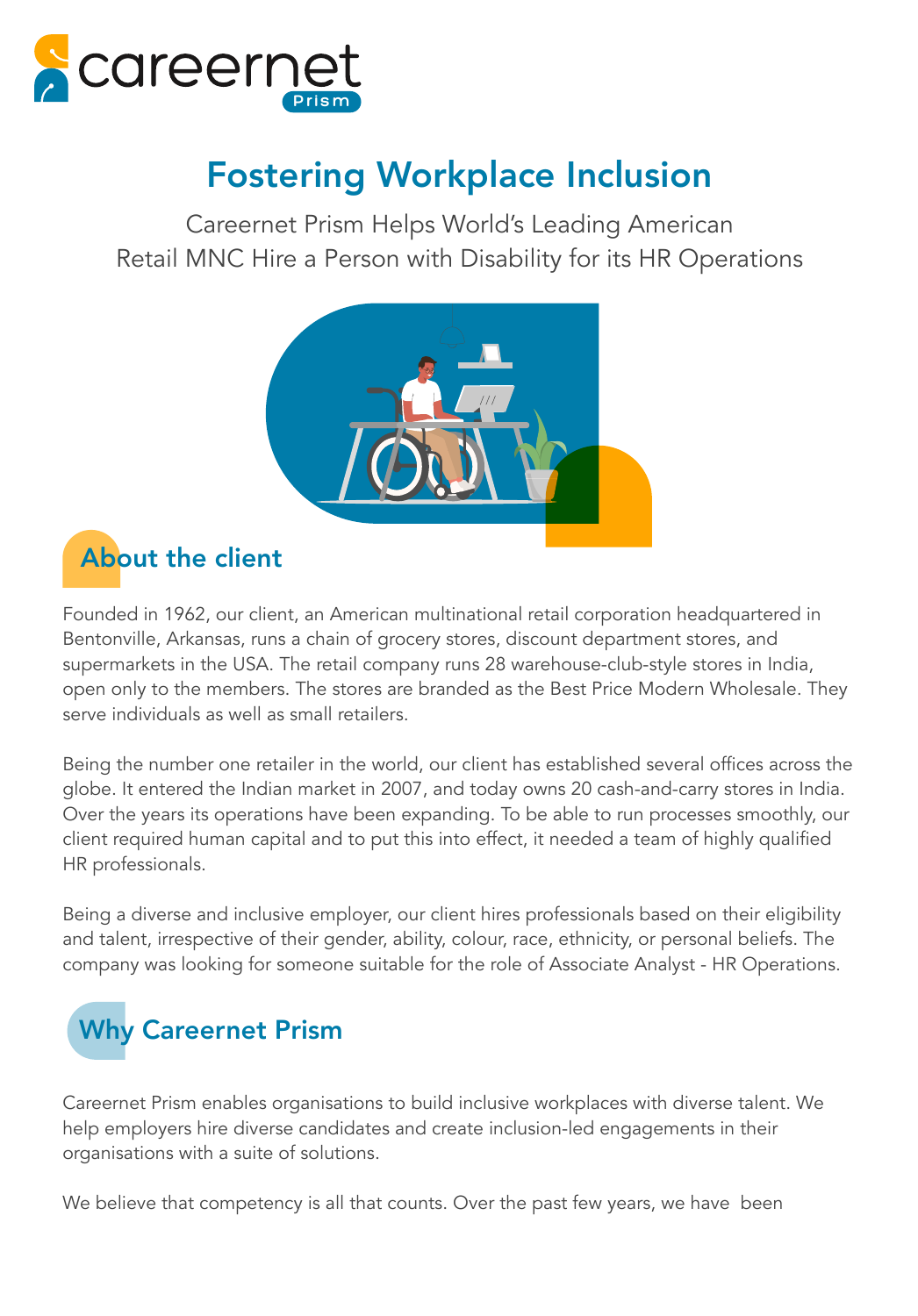delivering quality talent solutions, organising diversity career fairs, conducting inclusion-led events, and rolling out sensitisation programmes for inclusive employers in India who believe in:

- Equal learning, growth, and compensation
- Hiring for roles that validate a candidate's experience and knowledge
- **•** Freedom of expression for all

Our belief and focused approach to diversity hiring culminated in successful outcomes during our previous associations. That encouraged the client to choose us as its talent partner again.

## Talent mapping and search

We started our search across India with a focus on early talent from Tier-1 management institutes.

- We identified the top business schools in India
- **•** Then narrowed down on candidates from the People with Disability (PwD) community who had majored in HR
- ▶ We shortlisted 10 candidates meeting the client's eligibility criteria
- **P** Further rounds of assessments and interviews of these 10 candidates were processed by the client's in-house HR team

At the end of the month-long process, Shwet Nisha, an IIM Udaipur alumnus, with an Orthopaedic disability, was selected and onboarded.

#### Shwet Nisha shares her experience with Careernet

"With majors in HR from IIM Udaipur, I was looking for a role in HR that would allow me to utilise my skills, knowledge and potential and give me enough scope to learn new things. It all started with a phone call from the Careernet Prism team. I was briefed about the Associate Analyst role for the HR Operations of the company.

The entire process was quite smooth. The Prism team constantly kept me abreast of the backend process. They were highly professional in their undertakings.

I am happy to be starting my career journey with an organisation that not only embraces talent from diverse communities but also allows them to evolve. For someone with my background, there couldn't have been a better start."